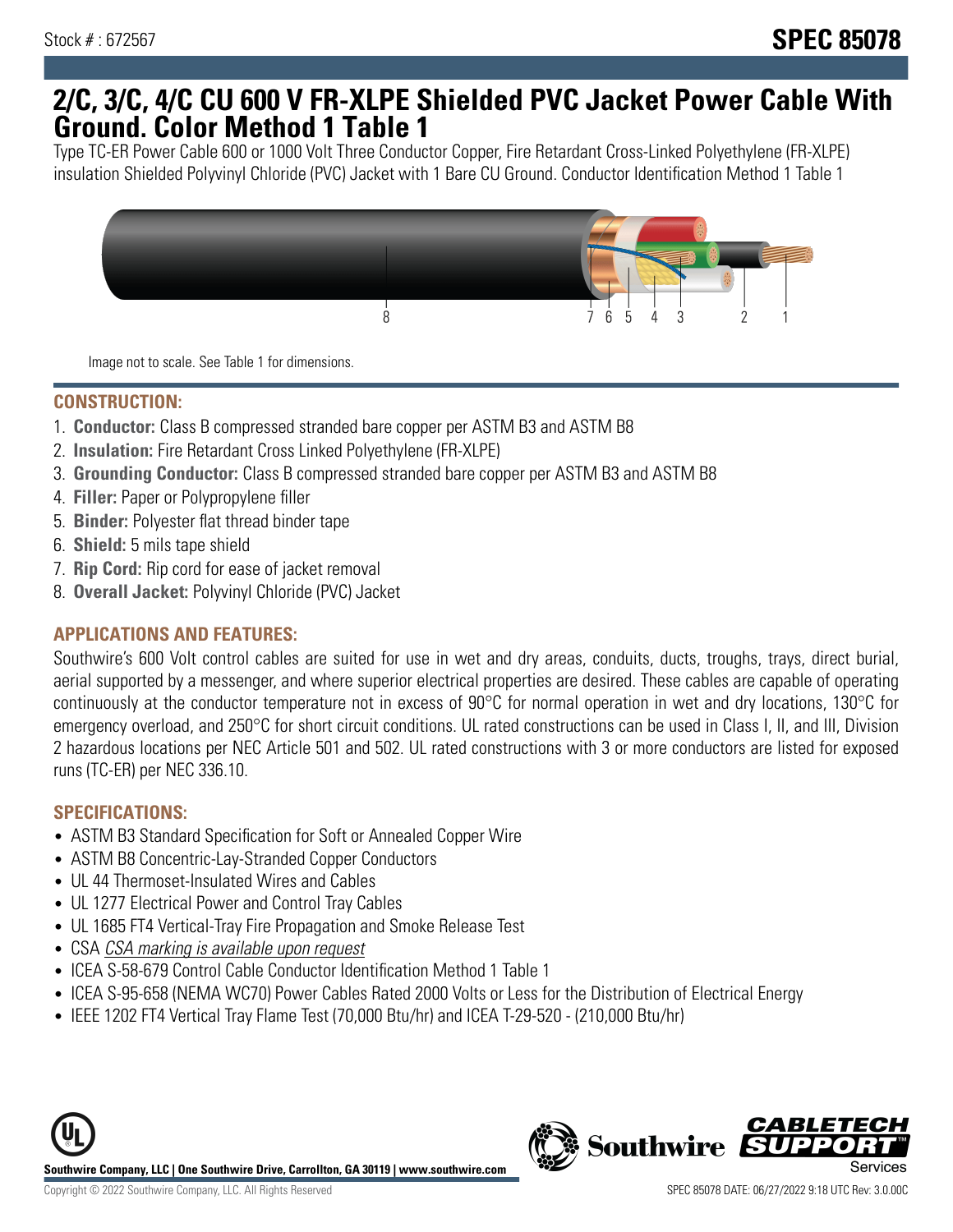### **SAMPLE PRINT LEGEND:**

SOUTHWIRE E75755 {UL} X AWG X/C FR-XLPE CDRS WG 90C PVC JKT TYPE TC-ER SHIELDED 600V SUN. RES. DIRECT BURIAL YEAR {SEQUENTIAL FOOTAGE MARKS} SEQ FEET

**U Southwire Company, LLC | One Southwire Drive, Carrollton, GA 30119 | www.southwire.com (New Southwire SUPPORTI**